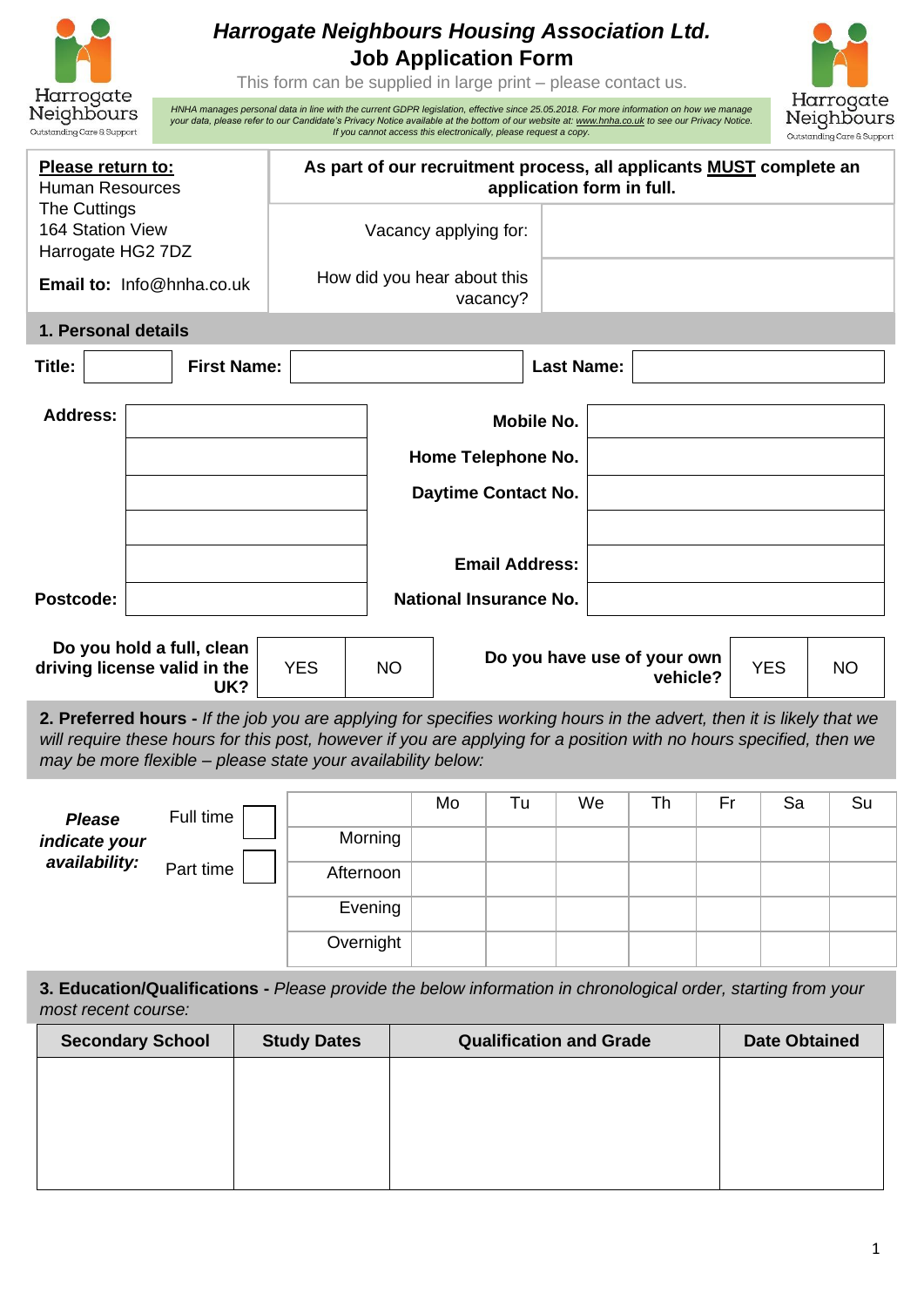| <b>College/University</b>   | <b>Study Dates</b> | <b>Qualification and Grade</b> | <b>Date Obtained</b> |
|-----------------------------|--------------------|--------------------------------|----------------------|
|                             |                    |                                |                      |
|                             |                    |                                |                      |
|                             |                    |                                |                      |
| <b>Ongoing Professional</b> |                    |                                |                      |
| <b>Development</b>          | <b>Study Dates</b> | <b>Qualification and Grade</b> | <b>Date Obtained</b> |
|                             |                    |                                |                      |
|                             |                    |                                |                      |
|                             |                    |                                |                      |
|                             |                    |                                |                      |

**4. Training and Development -** *Please use the space below to give any details of any training or nonqualification-based development which is relevant to the post and supports your application:*

Г

| <b>Training Course</b>                                          | <b>Course Details</b><br>(Including length of course/nature of training)                                                                                                                                                  |
|-----------------------------------------------------------------|---------------------------------------------------------------------------------------------------------------------------------------------------------------------------------------------------------------------------|
|                                                                 |                                                                                                                                                                                                                           |
|                                                                 |                                                                                                                                                                                                                           |
|                                                                 |                                                                                                                                                                                                                           |
|                                                                 |                                                                                                                                                                                                                           |
|                                                                 |                                                                                                                                                                                                                           |
| <b>Current Membership of any Professional Body/Organisation</b> |                                                                                                                                                                                                                           |
| Please give details:                                            |                                                                                                                                                                                                                           |
|                                                                 |                                                                                                                                                                                                                           |
|                                                                 |                                                                                                                                                                                                                           |
|                                                                 |                                                                                                                                                                                                                           |
|                                                                 |                                                                                                                                                                                                                           |
| gaps and reasons.                                               | 5. Employment History - Please include any previous experience (paid or unpaid), starting with the most<br>recent first. Please provide as much information as possible. If you have any gaps in employment, please state |
| <b>Current or most recent employer</b>                          |                                                                                                                                                                                                                           |
| <b>Name of Company:</b>                                         | <b>Position Held:</b>                                                                                                                                                                                                     |
|                                                                 | From (mm/yy):<br>To (mm/yy):                                                                                                                                                                                              |
| <b>Company Address:</b>                                         |                                                                                                                                                                                                                           |
|                                                                 | <b>Hours Worked:</b>                                                                                                                                                                                                      |
|                                                                 |                                                                                                                                                                                                                           |
|                                                                 | <b>Notice Period:</b>                                                                                                                                                                                                     |
| <b>Reason for</b>                                               |                                                                                                                                                                                                                           |
| leaving/seeking<br>new employment:                              |                                                                                                                                                                                                                           |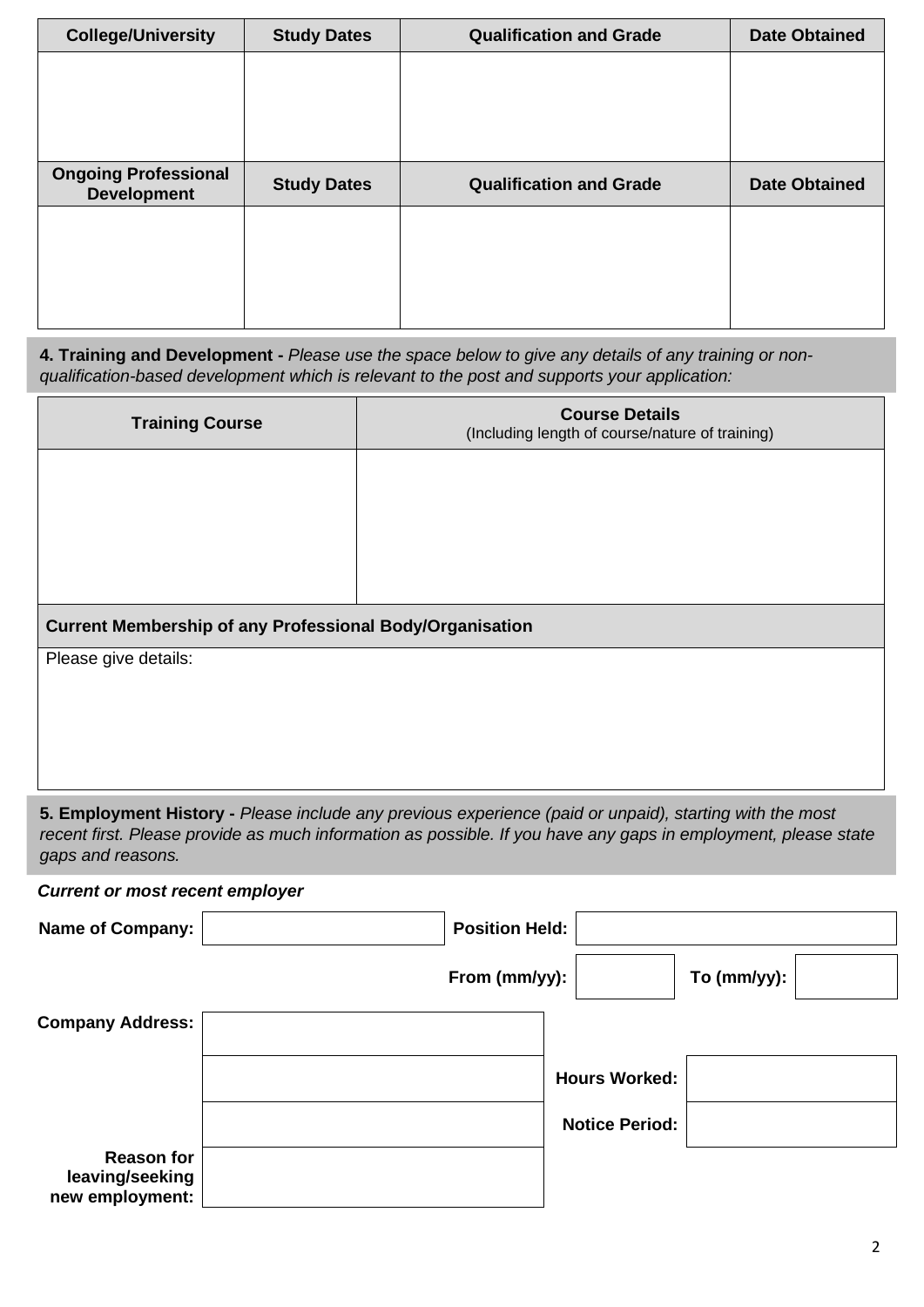*Full employment history*

| Employer's name<br>and nature of the<br>business | <b>Position held</b> | From<br>(mm/yy) | To<br>(mm/yy) | <b>Reason for Leaving</b> |
|--------------------------------------------------|----------------------|-----------------|---------------|---------------------------|
|                                                  |                      |                 |               |                           |
|                                                  |                      |                 |               |                           |
|                                                  |                      |                 |               |                           |
|                                                  |                      |                 |               |                           |

*If you cannot fit all your employment history here, please continue on a separate sheet.*

**Please use this box to outline any gaps in employment and the reason for any gaps.**

**6. Supporting Statement -** *Please use this section to demonstrate why you think you would be suitable for the post by reference to the job description and person specification (and by giving examples and case studies). Please include all relevant information, whether obtained through formal employment or voluntary/leisure activities. Attach and label any additional sheets used. See guidance sheet for further information.*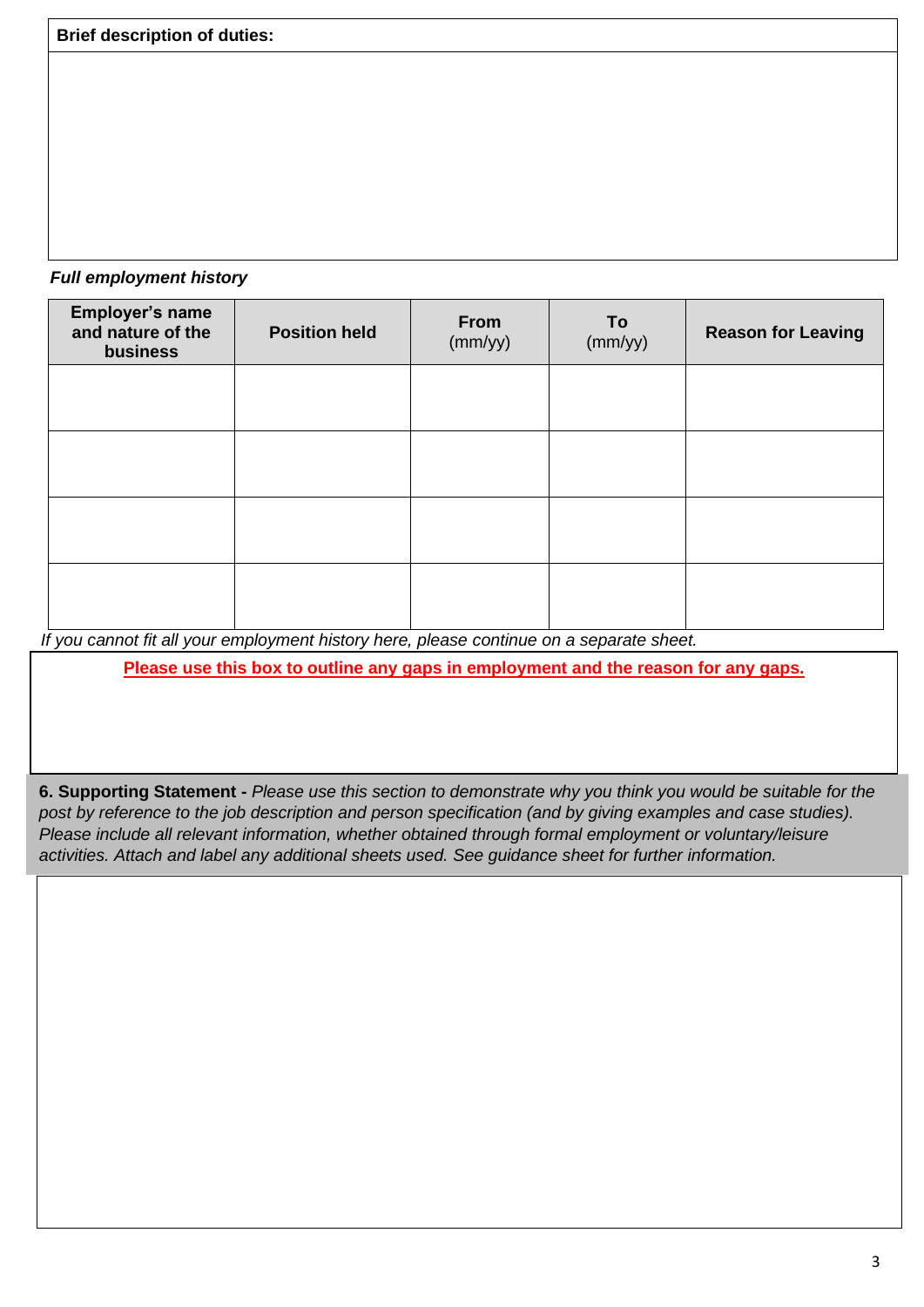#### **7. Convictions/Disqualifications/DBS**

To ensure the safety of our service users a DBS check must be completed for all positions. A criminal record will not necessarily be a bar to obtaining a position at HNHA. If a check is returned and reveals any information, this will be discussed with the applicant. The Chief Executive will make a decision as to whether the offer of employment should be withdrawn. *There is a charge for a DBS check which will be refunded on successfully completing your probationary period.*

#### **Rehabilitation of Offenders Act 1974 (Exceptions) (Amendment) Order 1986**

We would draw your attention to the following statement:

*"Because of the nature of the work for which you are applying, this post is exempt from the provisions of Section 4(2) of the Rehabilitation of Offenders Act, 1974, by virtue of the Rehabilitation of Offenders Act 1974 (Exceptions) Order 1975 and the Rehabilitation of Offenders Act 1974 (Exceptions) (Amendment) Order 1986. Applicants are, therefore, not entitled to withhold information about convictions which for other purposes are 'spent' under the provisions of the Act".*

Please provide details below if you have been convicted of a criminal offence or been the subject of a conditional discharge or probation order. (Past criminal proceedings are not necessarily an obstacle to taking up a post. This occurs only where the offence/s is/are deemed relevant. Any details will be discussed with you should you be the successful candidate based on your supporting statement, interview, and tests).

#### **Are you, or have you ever been, any of the following?** *(Please circle OR highlight)*

| The subject of any police investigation and/or<br>prosecution in the UK or elsewhere?                                                                                                                          | <b>YES</b> | <b>NO</b> | If YES to any, please provide<br>details, including relevant<br>dates: |
|----------------------------------------------------------------------------------------------------------------------------------------------------------------------------------------------------------------|------------|-----------|------------------------------------------------------------------------|
| Subject to an investigation or proceedings by<br>anybody having regulatory function in relation to<br>health/social care?                                                                                      | <b>YES</b> | NO.       |                                                                        |
| Disqualified from practice of a profession or are you<br>required to practice subject to specific limitations<br>following a fitness to practice investigation by a<br>regulatory body in the UK or elsewhere? | <b>YES</b> | <b>NO</b> |                                                                        |
| Have you ever had any convictions, cautions, bind<br>overs, or reprimands?                                                                                                                                     | <b>YES</b> | NO.       |                                                                        |

Anything that is revealed on an **Enhanced DBS (Disclosures and Barring Service) check** that is **NOT DECLARED** on this application form will result in any provisional offer of employment being withdrawn. **All information is treated with the strictest of confidence in line with the Data Protection Act 2018 (GDPR)**

#### *Update Service*

Have you registered with the DBS Update Service?

| <b>YES</b> | <b>NO</b> |
|------------|-----------|
|            |           |
|            |           |

If YES, please state your Full Name as it appears on the certificate:

If YES, please enter your DBS Certificate Number:

**In order to agree an employment start date, Harrogate Neighbours Housing Association requires either a copy of your DBS certificate or your authorisation to complete a portability check if you are already registered with the DBS update service.**

Please sign below to acknowledge you have **read** the enclosed **DBS Code of Practice** and your acceptance of the above terms. *All of the above information is true and correct to the best of my knowledge.*

Signature: Note: Note: Note: Note: Note: Note: Note: Note: Note: Note: Note: Note: Note: Note: Note: Note: Note: Note: Note: Note: Note: Note: Note: Note: Note: Note: Note: Note: Note: Note: Note: Note: Note: Note: Note: N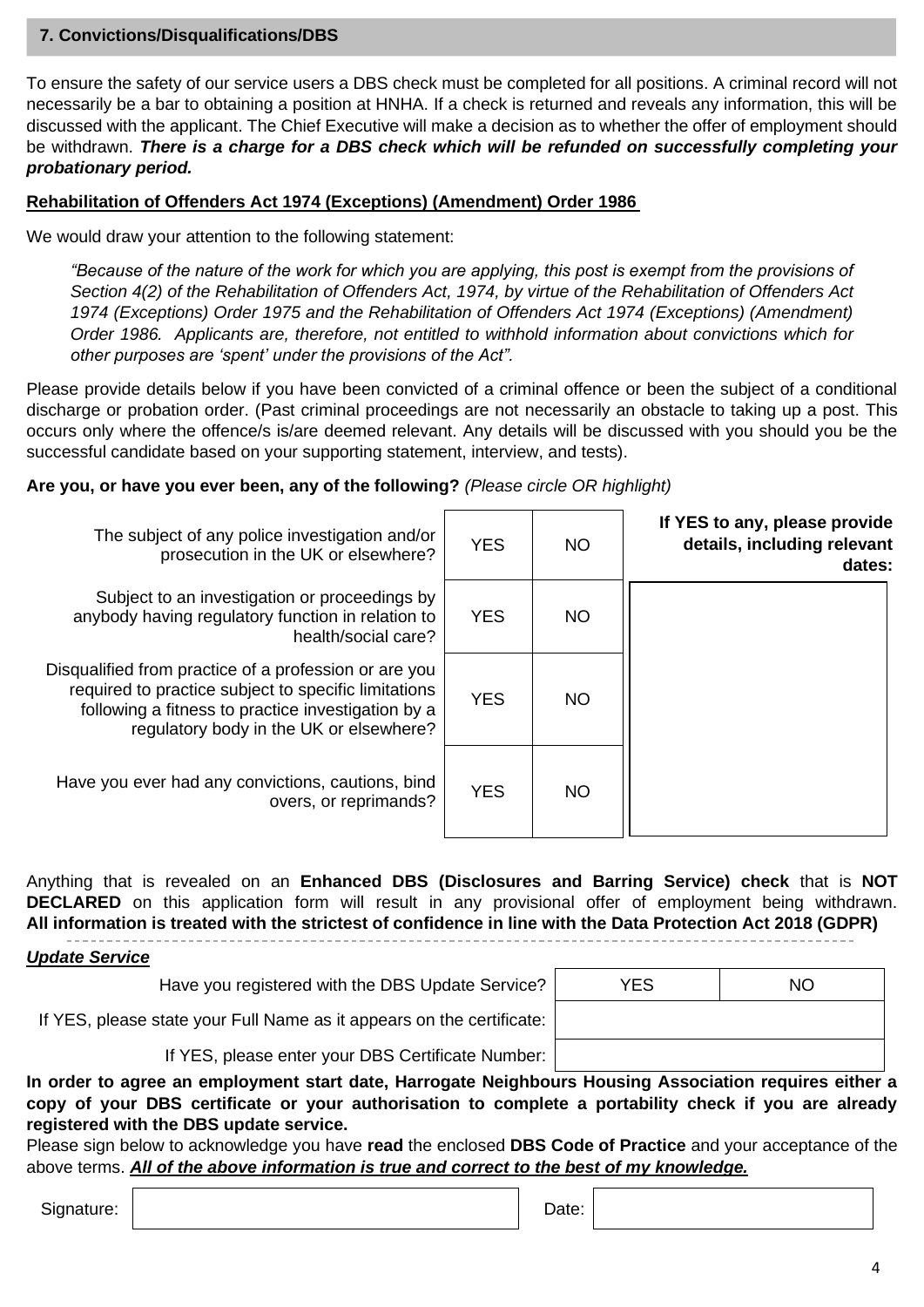**8. Employment references -** *As part of our recruitment process, we require at least TWO employer references – ONE must be your most recent employer, if applicable:*

|                                       | Reference 1: Current Employer (or most recent if you are currently unemployed)                |                                  |  |                                                                                                                                  |  |
|---------------------------------------|-----------------------------------------------------------------------------------------------|----------------------------------|--|----------------------------------------------------------------------------------------------------------------------------------|--|
| Line Manager's<br>Name:               |                                                                                               | Position in<br>Company:          |  |                                                                                                                                  |  |
| Company Name:                         |                                                                                               | Telephone No:                    |  |                                                                                                                                  |  |
|                                       |                                                                                               | <b>Company Email</b><br>Address: |  |                                                                                                                                  |  |
|                                       |                                                                                               |                                  |  | Please DO NOT use personal emails such as Gmail, Hotmail, or<br>Outlook. Employer references <b>MUST</b> be company emails only. |  |
| <b>Reference 2: Previous Employer</b> |                                                                                               |                                  |  |                                                                                                                                  |  |
| Line Manager's<br>Name:               |                                                                                               | Position in<br>Company:          |  |                                                                                                                                  |  |
| Company Name:                         |                                                                                               | Telephone No:                    |  |                                                                                                                                  |  |
|                                       |                                                                                               | <b>Company Email</b><br>Address: |  |                                                                                                                                  |  |
|                                       |                                                                                               |                                  |  | Please DO NOT use personal emails such as Gmail, Hotmail, or<br>Outlook. Employer references <b>MUST</b> be company emails only. |  |
|                                       | Reference 3: Character Reference (SCHOOL LEAVERS ONLY - not a relative or a household member) |                                  |  |                                                                                                                                  |  |
| Name:                                 |                                                                                               | Relationship to You:             |  |                                                                                                                                  |  |
| <b>Email Address:</b>                 |                                                                                               | Telephone No:                    |  |                                                                                                                                  |  |
|                                       |                                                                                               |                                  |  |                                                                                                                                  |  |

#### **Consent Form for Reference Requests**

A key part of Harrogate Neighbours' recruitment process is to contact a candidate's previous employers to obtain a reference. Please sign and print your name below to give your consent for this.

| I hereby give Harrogate Neighbours<br><b>Housing Association my written and</b><br>verbal consent to contact the following<br>employers/referees for recruitment |                    | Reference 1 | <b>YES</b> | NO |
|------------------------------------------------------------------------------------------------------------------------------------------------------------------|--------------------|-------------|------------|----|
|                                                                                                                                                                  |                    | Reference 2 | <b>YES</b> | NO |
| purposes:                                                                                                                                                        | <b>Reference 3</b> | <b>YES</b>  | NO         |    |
|                                                                                                                                                                  |                    |             |            |    |
| Signed:                                                                                                                                                          |                    |             |            |    |
| <b>Print Name:</b>                                                                                                                                               |                    |             |            |    |
| Date:                                                                                                                                                            |                    |             |            |    |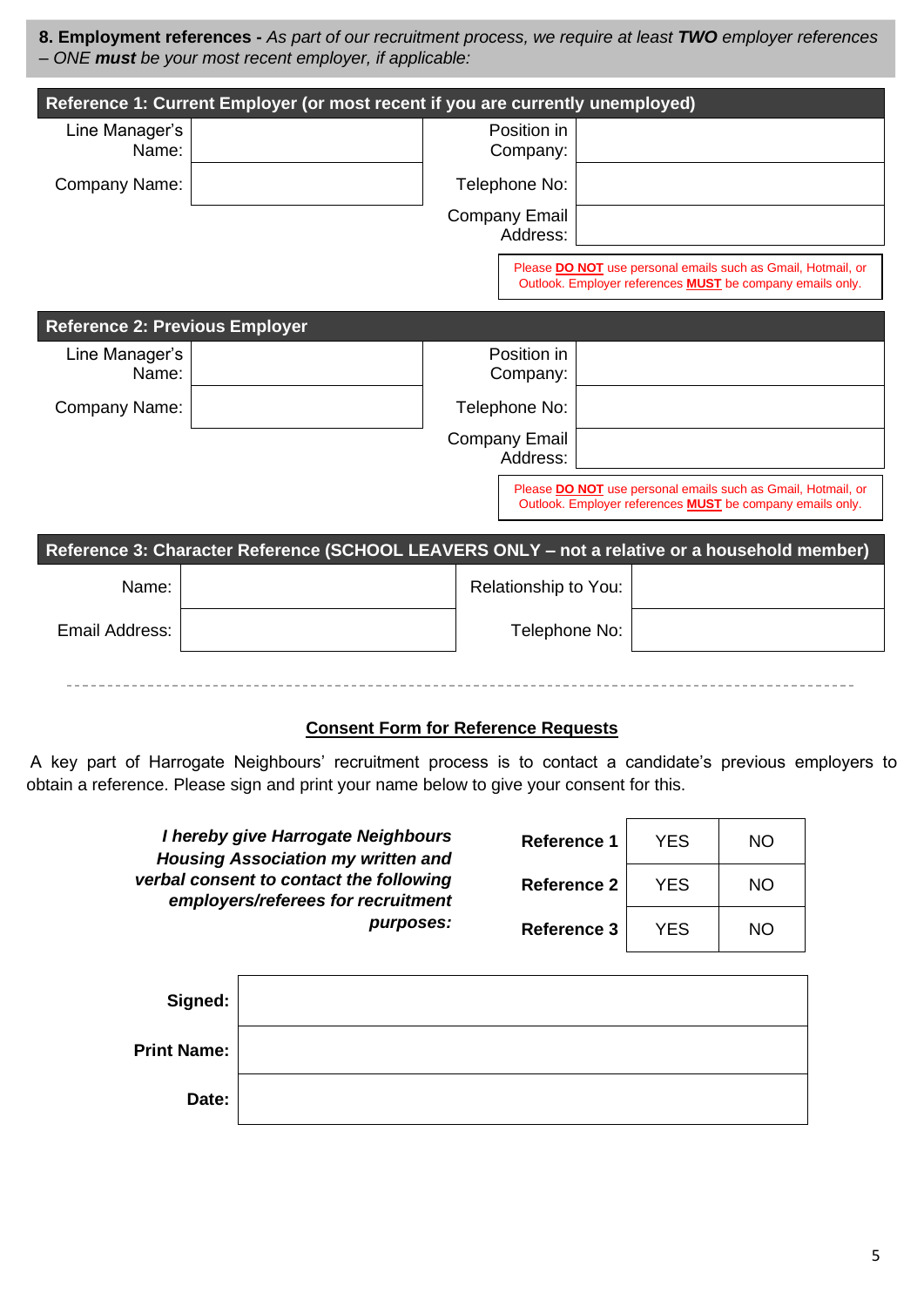## **9. Reasonable Adjustments/Arrangements for Interview/Pre-arranged Holidays**

# Are you subject to any conditions relating to your employment in this country?  $YES | NO$

If YES, please tell us what they are:

## **Are you closely related or married to a member of Staff or the Board of Trustees?** FIGS FIGO

If YES, please tell us who:

**If you need us to make any adaptations for your interview to accommodate any disability you may have, please tell us what these should be:**

**Please give details of any prearranged holidays:**

**If appointed, when could you start? Please give notice period if applicable.**

### **10. Declaration**

## **Statement to be signed by the Applicant.**

Please complete the following declaration and sign it in the appropriate place below. If this declaration is not completed and signed, your application will not be considered.

*I agree that Harrogate Neighbours Housing Association can create and maintain computer and paper records of my personal data and that this will be processed and stored in accordance with the Data Protection Act 2018 (GDPR).*

*I* confirm that all the information given by me on this form is correct and accurate and I understand *that if any of the information I have provided is later found to be false or misleading, any offer of employment may be withdrawn, or employment terminated.*

| Signed:     |
|-------------|
| Print Name: |
|             |
|             |